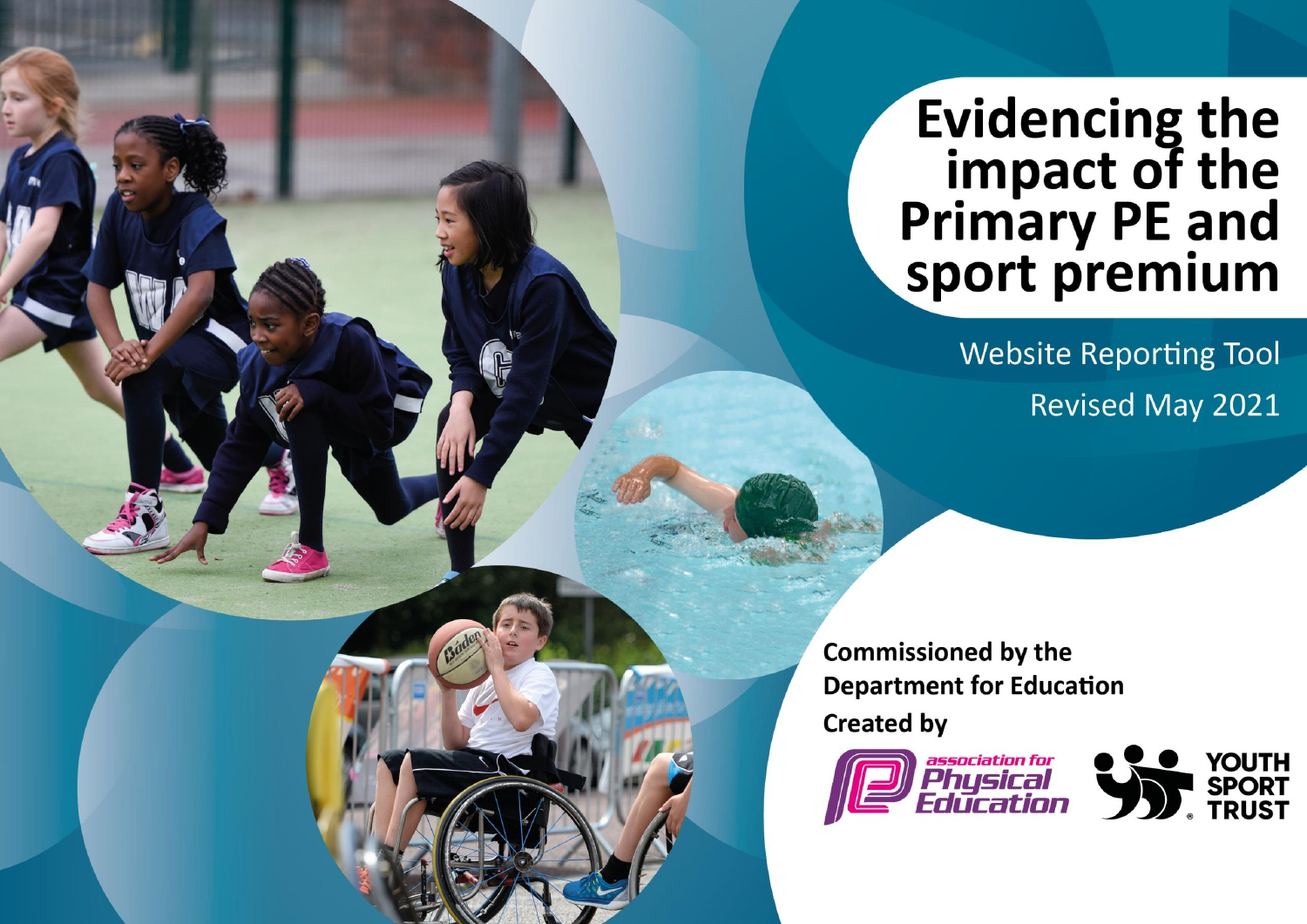## Considering the 5 key indicators from DfE, what development needs are a priority for your setting and your pupils now and why?

| Key achievements to date until July 2020:                                                                                                                                                                                                                                                                                                                                                                                                                                                                                                                                          | Areas for further improvement and baseline evidence of need:                                                                                                                                                                                                                                                                                                                                                                                                                                                                                                                                                                                                                                                                                                        |
|------------------------------------------------------------------------------------------------------------------------------------------------------------------------------------------------------------------------------------------------------------------------------------------------------------------------------------------------------------------------------------------------------------------------------------------------------------------------------------------------------------------------------------------------------------------------------------|---------------------------------------------------------------------------------------------------------------------------------------------------------------------------------------------------------------------------------------------------------------------------------------------------------------------------------------------------------------------------------------------------------------------------------------------------------------------------------------------------------------------------------------------------------------------------------------------------------------------------------------------------------------------------------------------------------------------------------------------------------------------|
| 1. Active Lives survey and Growing Up in North Yorkshire surveys show<br>positive views about sport and healthy lifestyles.<br>High levels of vigorous activity in the week.<br>Number of children reaching high levels within sporting competitions.<br>3.<br>Growing up in North Yorkshire Survey shows a high number of children 3.<br>4.<br>usually do some sort of physical activity during break times.<br>5. Covid-19 meant that many events were cancelled but we were able to<br>hold virtual events and promote activities to do at home during the<br>lockdown periods. | Explore ways to increase activity levels, so that more children are<br>1.<br>achieving 60 minutes of physical activity daily over the week.<br>Identify sports that will appeal to children and make them want to<br>2.<br>participate in sport, particularly girls.<br>Increase opportunities for children to hit 30 minutes of physical activity<br>at school and encourage a further 30 minutes outside school.<br>Use school resources to encourage children to lead their own physical<br>l 4.<br>activity during break times.<br>Improve the percentage of children who can swim 25m and self-rescue<br>5.<br>by the end of Year 6.<br>Areas of development for staff identified, next step source CPD<br>6.<br>opportunities to accommodate for these areas. |

Did you carry forward an underspend from 2019-20 academic year into the current academic year? **NO** Delete as applicable

**Total amount carried forward from 2019/2020 £0**

- **+ Total amount for this academic year 2020/2021 £18292**
- **= Total to be spent by 31st July 2021 £18292**



-

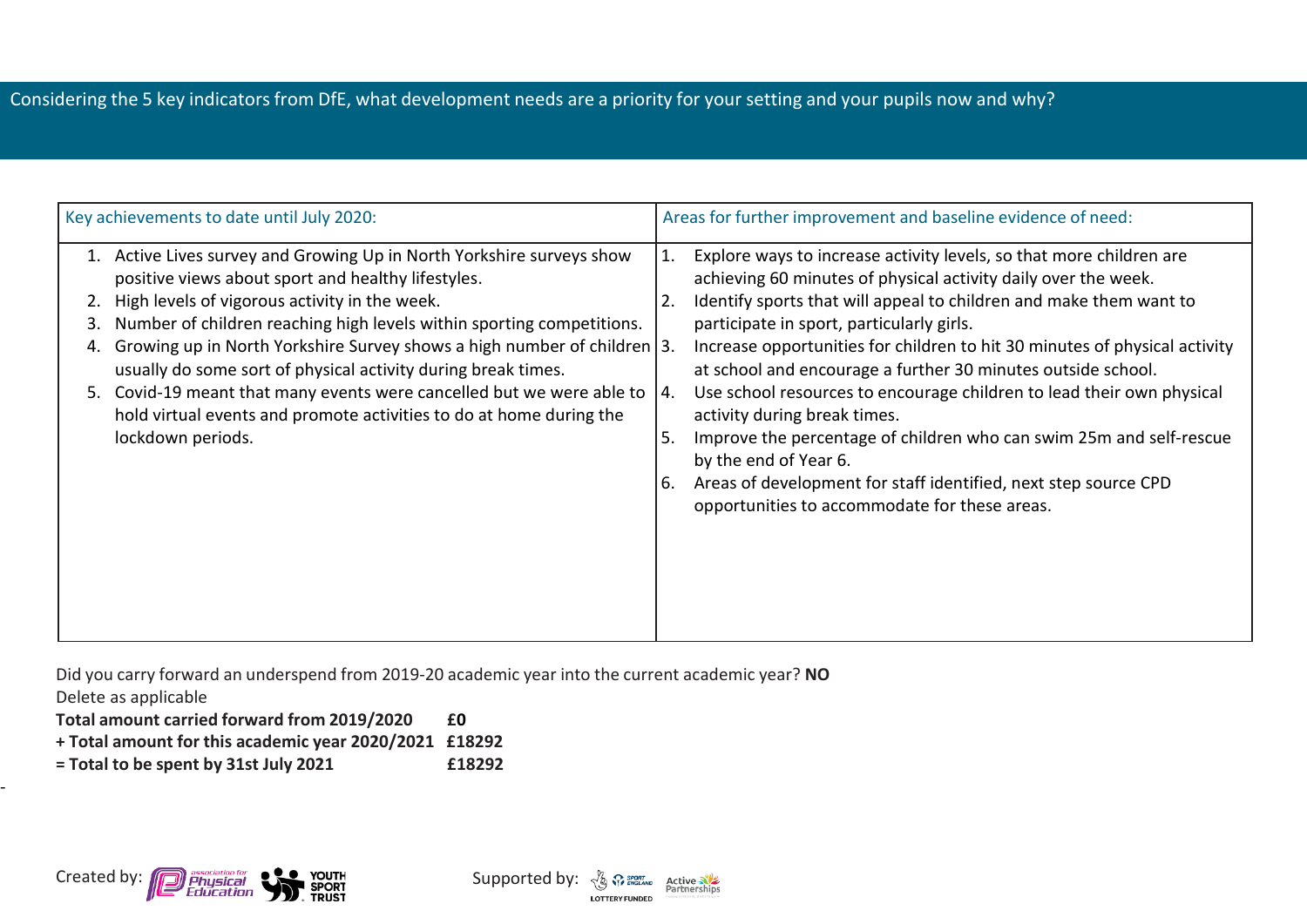| Meeting national curriculum requirements for swimming and water safety.<br>N.B Complete this section to your best ability. For example you might have practised safe self-rescue techniques on<br>dry land which you can transfer to the pool when school swimming restarts.<br>Due to exceptional circumstances priority should be given to ensuring that pupils can perform safe self-rescue even<br>if they do not fully meet the first two requirements of the NC programme of study. |                                                                   |
|-------------------------------------------------------------------------------------------------------------------------------------------------------------------------------------------------------------------------------------------------------------------------------------------------------------------------------------------------------------------------------------------------------------------------------------------------------------------------------------------|-------------------------------------------------------------------|
| What percentage of your current Year 6 cohort swim competently, confidently and proficiently over a distance of at<br>least 25 metres?<br>N.B. Even though your pupils may swim in another year please report on their attainment on leaving primary school<br>at the end of the summer term 2021. Please see note above.                                                                                                                                                                 | 81%                                                               |
| What percentage of your current Year 6 cohort use a range of strokes effectively [for example, front crawl, backstroke<br>and breaststroke]? Please see note above.                                                                                                                                                                                                                                                                                                                       | 66%                                                               |
| What percentage of your current Year 6 cohort perform safe self-rescue in different water-based situations?                                                                                                                                                                                                                                                                                                                                                                               | 50%                                                               |
| Schools can choose to use the Primary PE and sport premium to provide additional provision for swimming but this<br>must be for activity over and above the national curriculum requirements. Have you used it in this way?                                                                                                                                                                                                                                                               | No. Pool closed due to lockdown.<br>Swimming restarted April 2021 |



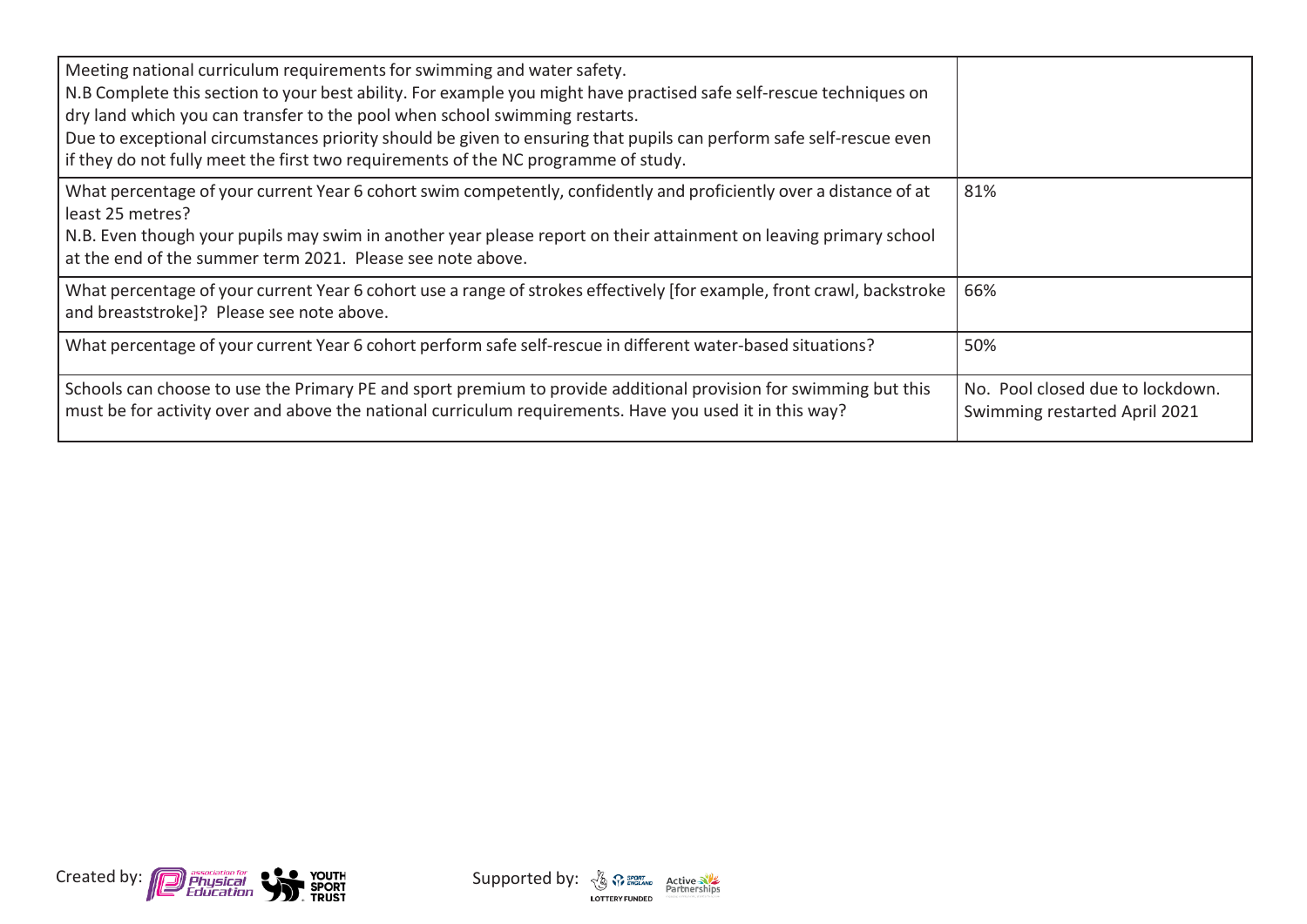## **Action Plan and Budget Tracking**

Capture your intended annual spend against the 5 key indicators. Clarify the success criteria andevidence of impact that you intend to measure to evaluate for pupils today and for the future.

| Academic Year: 2020/21                                                                                                                                                  | Total fund allocated: £18292                                                                                                                                                                           | Date Updated: June 2021                                  |                                                                                                                                                                                                                                                                                                 |                                                                                               |
|-------------------------------------------------------------------------------------------------------------------------------------------------------------------------|--------------------------------------------------------------------------------------------------------------------------------------------------------------------------------------------------------|----------------------------------------------------------|-------------------------------------------------------------------------------------------------------------------------------------------------------------------------------------------------------------------------------------------------------------------------------------------------|-----------------------------------------------------------------------------------------------|
| Key indicator 1: The engagement of all pupils in regular physical activity - Chief Medical Officers guidelines recommend that                                           |                                                                                                                                                                                                        |                                                          |                                                                                                                                                                                                                                                                                                 | Percentage of total allocation:                                                               |
|                                                                                                                                                                         | primary school pupils undertake at least 30 minutes of physical activity a day in school                                                                                                               |                                                          |                                                                                                                                                                                                                                                                                                 | 16%                                                                                           |
| Intent                                                                                                                                                                  | Implementation                                                                                                                                                                                         |                                                          | Impact                                                                                                                                                                                                                                                                                          |                                                                                               |
| Your school focus should be clear<br>what you want the pupils to know<br>and be able to do and about<br>what they need to learn and to<br>consolidate through practice: | Make sure your actions to achieve<br>are linked to your intentions:                                                                                                                                    | Funding<br>allocated:                                    | Evidence of impact: what do<br>pupils now know and what<br>can they now do? What has<br>changed?:                                                                                                                                                                                               | Sustainability and suggested<br>next steps:                                                   |
| Incorporate physical activity across<br>other areas of the curriculum to<br>promote physical activity outside PE<br>llessons.                                           | Introduce Active Maths across the<br>whole school to encourage cross<br>curricular physical activity.<br>Staff meetings by PE lead.<br>Workshops offered to all staff for<br>physical active learning. | £690,<br>2x staff<br>meetings                            | Children are regularly more<br>physical active at different points resources where they can to<br>throughout the day e.g. Active<br>Maths lessons, Travel to Tokyo<br>Challenge Active Learning, Brain<br>breaks. Better concentration in<br>llessons as a result.                              | Ensure all staff are utilising the<br>give children that opportunity.                         |
| Staff and pupils are aware of<br>Government guidelines for every<br>child to do 30 minutes of physical<br>activity per day in school.                                   | Introduce 30:30 challenge across<br>school as a way to promote 30<br>minutes of physical activity in<br>school, as well as at home.                                                                    | 25p wristbands<br>Bronze, Silver,<br>Gold<br>Total: £200 | Active Lives Survey - 53% of<br>pupils do an average of $60+$<br>minutes a day of moderate to<br>vigorous activity across the week, 2022.<br>meeting the Chief Medical<br>Officer's guidelines for levels of<br>physical activity amongst<br>children and young people<br>(National figure 43%) | 30:30 challenge started later in<br>the year due to lockdown.<br>Review effectiveness January |
| Daily Mile for all year groups.                                                                                                                                         | Allocate all year groups a time for<br>daily mile in line with COVID                                                                                                                                   |                                                          | Daily Mile now part of the school Continue with Daily Mile next<br>day. Teachers have voiced betteryear                                                                                                                                                                                         |                                                                                               |



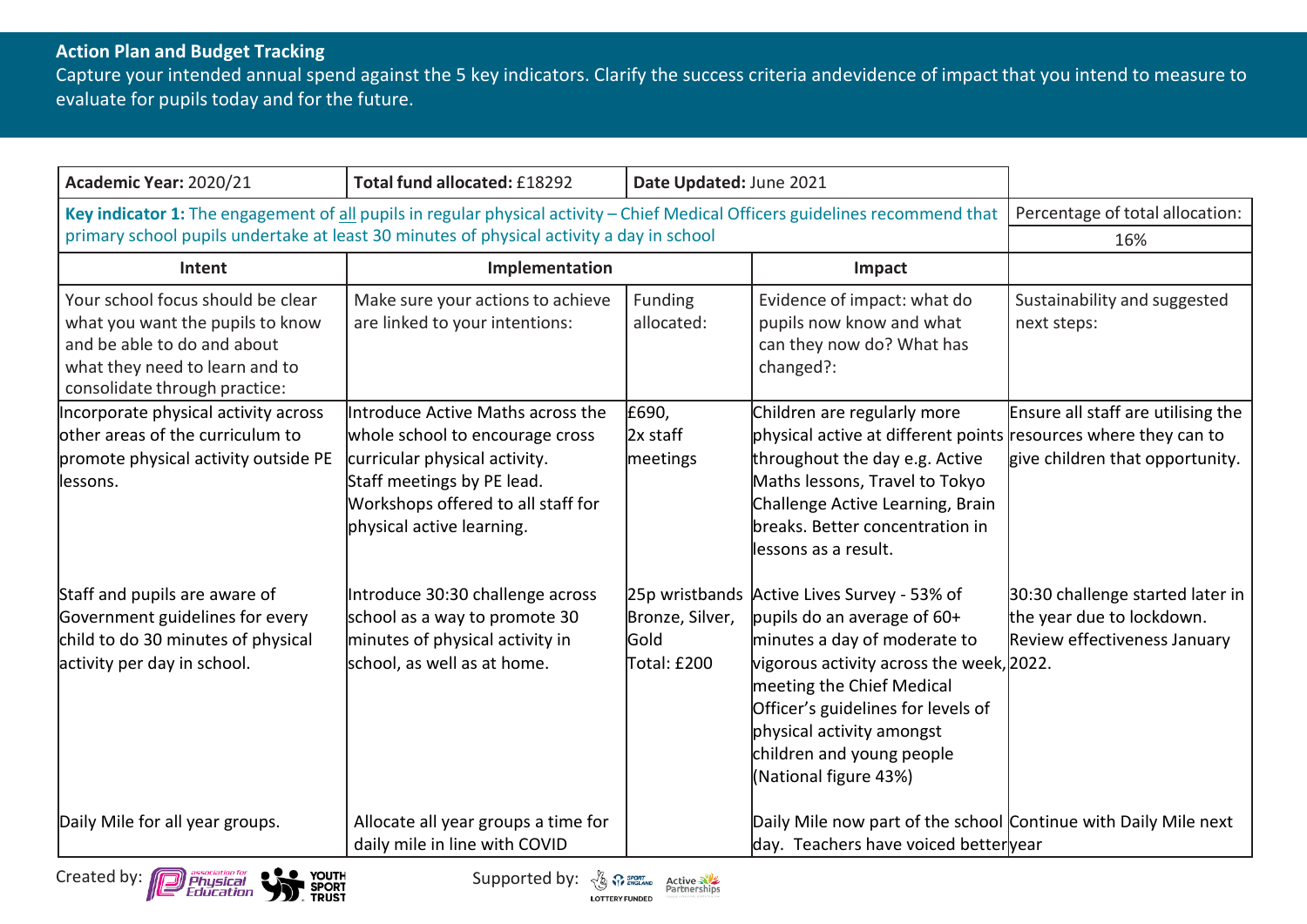|                                                                                                                                                                         | bubbles.                                                                                                                                                                                                                           |                                                                                | concentration levels in lessons,<br>better behaviour.<br>56% (48% nationally) of pupils<br>responded that they do five or<br>more hours of physical activity in<br>a typical week in school.                                                                                                                                                                   |                                                                                                                                                       |
|-------------------------------------------------------------------------------------------------------------------------------------------------------------------------|------------------------------------------------------------------------------------------------------------------------------------------------------------------------------------------------------------------------------------|--------------------------------------------------------------------------------|----------------------------------------------------------------------------------------------------------------------------------------------------------------------------------------------------------------------------------------------------------------------------------------------------------------------------------------------------------------|-------------------------------------------------------------------------------------------------------------------------------------------------------|
|                                                                                                                                                                         | Key indicator 2: The profile of PESSPA being raised across the school as a tool for whole school improvement                                                                                                                       |                                                                                |                                                                                                                                                                                                                                                                                                                                                                | Percentage of total allocation:                                                                                                                       |
|                                                                                                                                                                         |                                                                                                                                                                                                                                    |                                                                                |                                                                                                                                                                                                                                                                                                                                                                | 19%                                                                                                                                                   |
| Intent                                                                                                                                                                  | Implementation                                                                                                                                                                                                                     |                                                                                | Impact                                                                                                                                                                                                                                                                                                                                                         |                                                                                                                                                       |
| Your school focus should be clear<br>what you want the pupils to know<br>and be able to do and about<br>what they need to learn and to<br>consolidate through practice: | Make sure your actions to achieve<br>are linked to your intentions:                                                                                                                                                                | Funding<br>allocated:                                                          | Evidence of impact: what do<br>pupils now know and what<br>can they now do? What has<br>changed?:                                                                                                                                                                                                                                                              | Sustainability and suggested<br>next steps:                                                                                                           |
| High profile of PE and sport-corridor<br>display to be updated in line with<br>virtual sporting events.                                                                 | Update displays to include all year<br>groups virtual sport participation.                                                                                                                                                         | Subject<br>x3 days.<br>£220 per day                                            | Growing Up in North Yorkshire<br>Leadership time surveys show children's positive<br>views about sport and healthy<br>lifestyles. Children have had the<br>opportunity to take part in<br>competitive virtual sporting<br>events this year (they may<br>usually not have had that<br>opportunity pre-covid-19) and<br>seeing their participation<br>displayed. | Explore opportunity to invite a<br>national sports celebrity /<br>Paralympian / motivational<br>speaker in to school (Post<br><b>COVID-19)</b>        |
| Success celebrated-Assemblies,<br>trophy display in school entrance,<br>newsletters.                                                                                    | Regular sharing with parents on<br>school website, newsletter and<br>Marvellous Me to communicate<br>sport taking part in school.<br>Celebrate in weekly award class<br>assemblies (including those from<br>out of school sports). | Subject<br>Leadership time<br>x3 days.<br>£220 per day<br>2x staff<br>meetings | School awarded North Yorkshire<br><b>Healthy School Silver Award</b><br>including the section on Active<br>Lifestyles.<br>Children given recognition for<br>participation and achievement in<br>celebration assemblies,                                                                                                                                        | Work towards Gold Heathy<br>School Award.<br>Continue to use assemblies,<br>newsletters, Facebook,<br>Marvellous Me to celebrate<br>sporting success. |



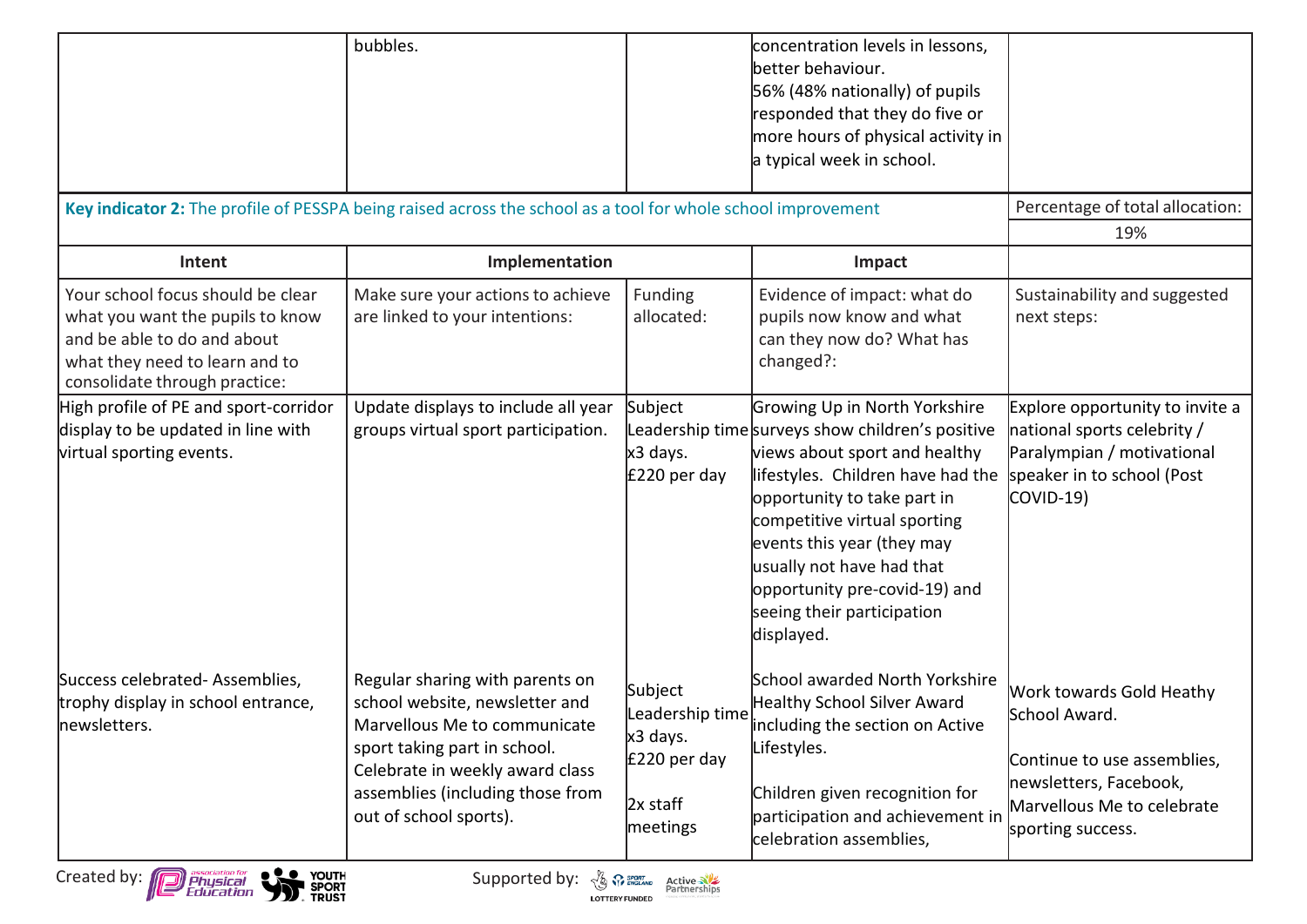|  |  |  | ∵ ^^<br>יחי<br>wsie<br>し こ こ こ |  |
|--|--|--|--------------------------------|--|
|--|--|--|--------------------------------|--|

| Key indicator 3: Increased confidence, knowledge and skills of all staff in teaching PE and sport                                                                       |                                                                                                                                                          |                                                  |                                                                                                                                                                                          | Percentage of total allocation:                                                                                                                                      |
|-------------------------------------------------------------------------------------------------------------------------------------------------------------------------|----------------------------------------------------------------------------------------------------------------------------------------------------------|--------------------------------------------------|------------------------------------------------------------------------------------------------------------------------------------------------------------------------------------------|----------------------------------------------------------------------------------------------------------------------------------------------------------------------|
|                                                                                                                                                                         |                                                                                                                                                          |                                                  |                                                                                                                                                                                          | 23%                                                                                                                                                                  |
| Intent                                                                                                                                                                  | Implementation                                                                                                                                           |                                                  | Impact                                                                                                                                                                                   |                                                                                                                                                                      |
| Your school focus should be clear<br>what you want the pupils to know<br>and be able to do and about<br>what they need to learn and to<br>consolidate through practice: | Make sure your actions to<br>achieve are linked to your<br>intentions:                                                                                   | Funding<br>allocated:                            | Evidence of impact: what do<br>pupils now know and what<br>can they now do? What has<br>changed?:                                                                                        | Sustainability and suggested<br>next steps:                                                                                                                          |
| To improve subject knowledge for all<br>staff in areas where confidence lacks<br>lmost.                                                                                 | Through surveys, identify and<br>address areas where confidence<br>lacks and find CPD opportunities.                                                     | £150<br>£1000 CPD                                | Better subject knowledge, more<br>effective and higher quality PE<br>lessons.                                                                                                            | One teacher from each key<br>stage to complete online<br>training (KS1, LKS2, KS2)                                                                                   |
|                                                                                                                                                                         | In house training in gymnastics by<br>another staff member.                                                                                              | sessions.                                        | 2x Staff training Better subject knowledge and<br>increased confidence of teaching<br>gymnastics. All staff can access<br>this training and therefore<br>improve delivery of gymnastics. | Allocate a staff meeting slot to<br>allow for this training. Identify<br>if this training was sufficient<br>for teachers or if further<br>training would be desired. |
| To improve the overall delivery of the $ $ PE subject lead to attend Level 5<br>physical education curriculum.                                                          | Certificate in Primary School<br>Physical Education Specialism and<br>Level 6 Award in Primary School<br><b>Physical Education Subject</b><br>Leadership | £1300 course<br>fee plus 5x days<br>supply £1100 | M. Lewis completing this course.<br>This enables her to lead on the<br>delivery of the primary school<br>physical education curriculum.                                                  | Subject lead to ensure useful<br>and important information is<br>relayed to other staff<br>members.                                                                  |
| Teacher assessments on attainment<br>and pupil progress monitored through assess and track PE<br>Curriculum Maestro and reported to<br>SLT and school governors.        | Staff use Curriculum Maestro to                                                                                                                          | £1000<br>3x staff<br>meetings                    | Staff using Curriculum Maestro to<br>assess and track PE. Updated<br>termly.                                                                                                             | Look at how mixed age cases<br>are assessed against PE Hub<br>resources.                                                                                             |
| To see a clear progression of skills<br>within PE as pupils move up through                                                                                             | Invest in a whole school scheme to £525,<br>deliver high quality PE lessons with 2x staff                                                                |                                                  | There is a clear progression of<br>skills in PE as children move up                                                                                                                      | Ensure all staff are aware of<br>The PE Hub resources                                                                                                                |



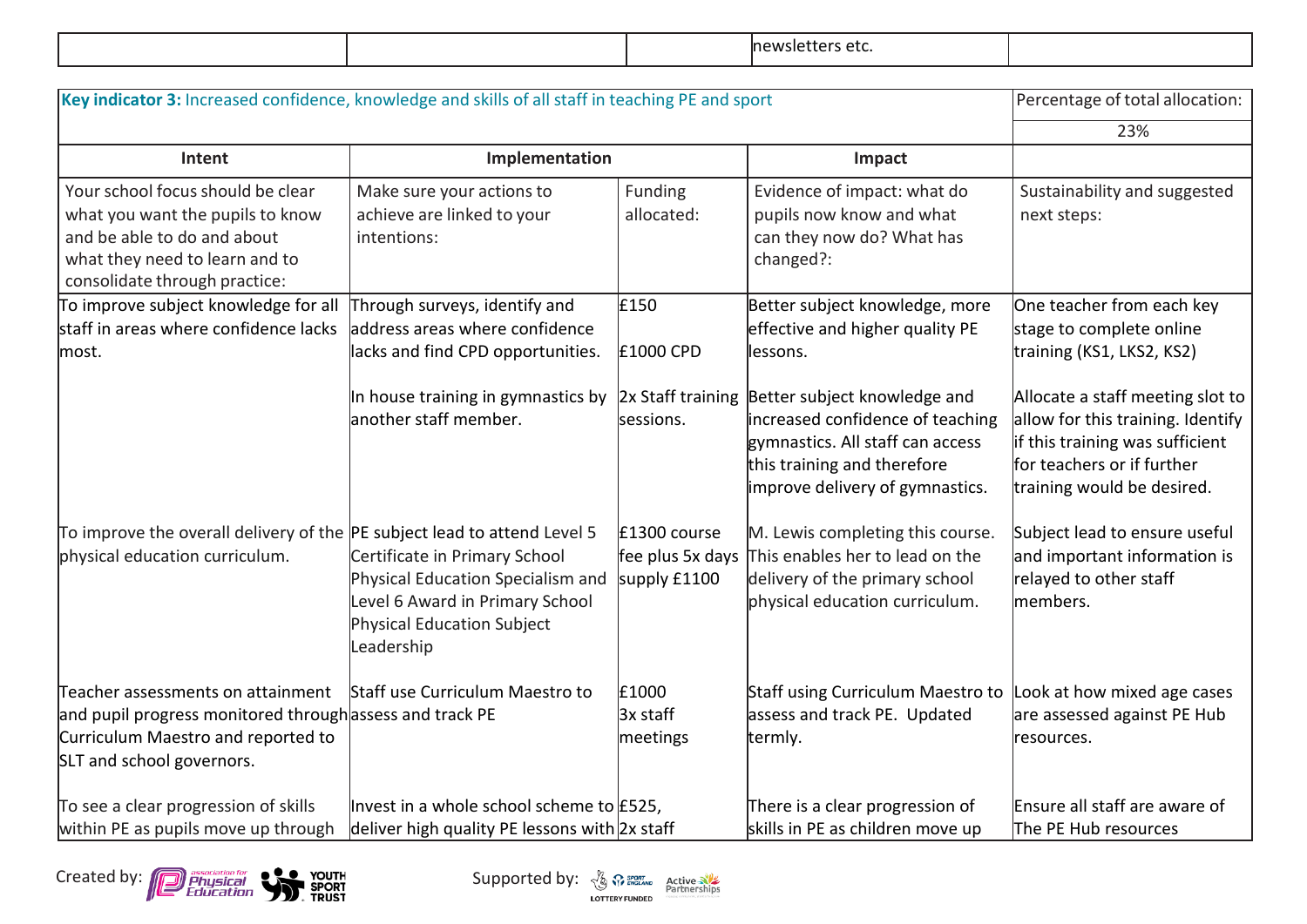| school.                                                                                                                                                                 | very clear progression.                                                                                                  | meetings,<br>Subject<br>x2 days. | through the school. Children are<br>more challenged and improve<br>Leadership time their skills as they progress<br>through the school. New sports<br>land therefore skills have been<br>introduced, to give a broader<br>range. | available.                                                                                                  |
|-------------------------------------------------------------------------------------------------------------------------------------------------------------------------|--------------------------------------------------------------------------------------------------------------------------|----------------------------------|----------------------------------------------------------------------------------------------------------------------------------------------------------------------------------------------------------------------------------|-------------------------------------------------------------------------------------------------------------|
| Key indicator 4: Broader experience of a range of sports and activities offered to all pupils                                                                           |                                                                                                                          |                                  |                                                                                                                                                                                                                                  | Percentage of total allocation:                                                                             |
|                                                                                                                                                                         |                                                                                                                          |                                  |                                                                                                                                                                                                                                  | 6%                                                                                                          |
| Intent                                                                                                                                                                  | Implementation                                                                                                           |                                  | Impact                                                                                                                                                                                                                           |                                                                                                             |
| Your school focus should be clear<br>what you want the pupils to know<br>and be able to do and about<br>what they need to learn and to<br>consolidate through practice: | Make sure your actions to<br>achieve are linked to your<br>intentions:                                                   | Funding<br>allocated:            | Evidence of impact: what do<br>pupils now know and what<br>can they now do? What has<br>changed?:                                                                                                                                | Sustainability and suggested<br>next steps:                                                                 |
| Increase the variation of activities<br>children choose to do at break times.                                                                                           | Provide children with a range of<br>equipment during break times to<br>encourage different physical<br>activity choices. | Play equipment<br>£1000          | Children are now more physically<br>active during break and<br>lunchtimes and have a wider<br>range of resources to use.                                                                                                         | Review the success of the<br>different types of equipment<br>used and continue into the<br>new school year. |
| New sports introduced to children as<br>part of our new PE delivery scheme.                                                                                             | Introduce a variation of new sports New equipment Children will find a love for new<br>linto PE lessons.                 | for new sports:<br>£500          | sports as they have been given the show case new sports<br>opportunity to play new sports<br>e.g. badminton.                                                                                                                     | Invite local groups/clubs to                                                                                |